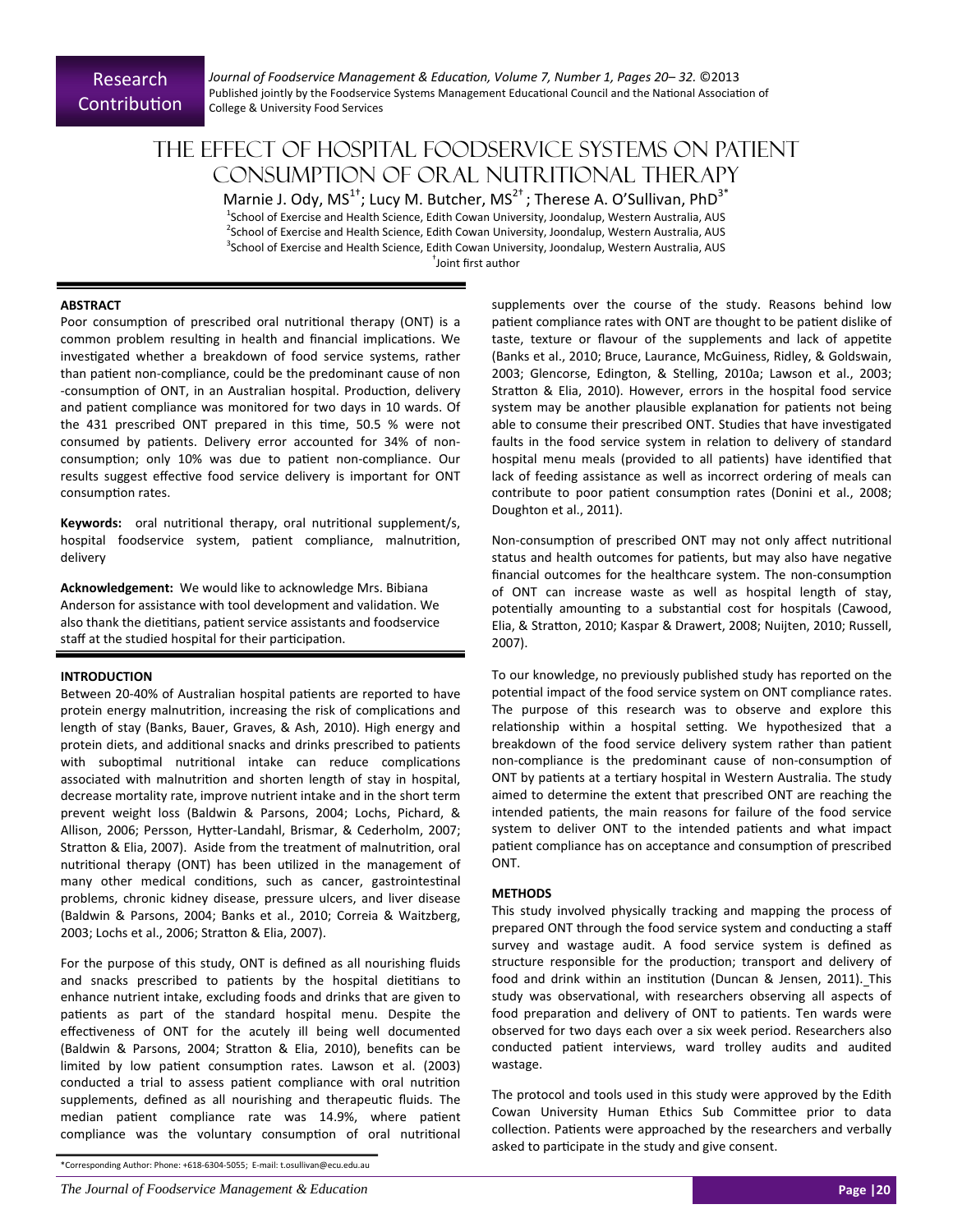#### **Seƫng**

The study was conducted at a 24‐hour acute‐care public teaching hospital in Western Australia. Out of 14 wards at the hospital, 10 were included in this study: one oncology and haematology ward, one renal ward, one cardio‐thoracic ward, one rehabilitation ward, one medical assessment/short stay medical unit, one supervised care ward, one long term stay ward (for general medical issues), one orthopaedics ward and two surgical wards (one being general surgery and the other gastrointestinal and head and neck surgery). The kitchen was also involved in this study. Wards that were not included were the emergency department, intensive care unit, psychiatric and paediatric wards. These wards were not included as patients were considered too medically unwell to participate, have psychological issues or were underage, limiting ability to consent to participate.

#### **ParƟcipants**

There were two groups of participants identified for inclusion in this study. The first group of participants was the primary focus of the study and were patients prescribed ONT by dietitians at the hospital. Patients prescribed ONT were identified by printing a list from the food service database, and the patients on two wards were selected to be observed each day of data collection. Patients were asked to participate in a short interview conducted by researchers. The production, delivery and waste of these patients' prescribed ONT were observed. Patients with poor communication skills (limited English skills or any other factors affecting communication), as well as verbally or physically abusive patients were excluded from interview but were still included in the study by means of observation. Patients who were not prescribed ONT, or patients who were medically unstable were excluded from the study.

The second group of participants identified for this study were staff working in food service or as patient service assistants (PSAs). Food service staff prepare meals and ONT, and PSAs conduct deliveries from the kitchen to the patient. Staff were observed as they worked to determine where errors in the food service system were occurring. PSAs were aware they were being observed, but were informed that the researchers were assessing patient taste preferences and consumption of ONT. PSAs were asked to participate in an anonymous written survey at the end of the data collection period. The participation of PSA and food service staff was dependant on which staff were working on the day of the study. Age, gender and ethnicity were not determining factors for inclusion in this study.

#### **Figure 1: Outline of the three phases involved in the study methodology**

## Data collection took place between July 2011 and September 2011 by

two researchers who were final year Master of Nutrition and Dietetics students. A one day data collection trial of the same data was undertaken by both researchers, to ensure consistent collection and assess inter‐rater reliability. Each of the ten wards was observed for two days. Data collection occurred in three phases as seen in Figure 1.

**Data collecƟon**

Phase one of the data collection in this study involved observing all stages of ONT production and delivery by food service assistant and PSA staff. ONT were categorized as nourishing snacks, diabetic snacks, soft snacks, stoma snacks, nourishing drinks, thickened drinks and oral pre-packaged drinks according to hospital classification. This phase involved auditing ward trolleys to determine that trolley contents matched requirements indicated by the hospital food service ordering system, and observation of delivery to the patient as indicated. Phase two of the data collection focused on patient compliance and consumption of ONT. During this phase, patients were interviewed about delivery, compliance and consumption of ONT. Phase two of the study also involved auditing patient ONT waste. Phase three involved distribution and collection of the PSA survey. This occurred in the last week of data collection.

Four data collection tools were developed for use in the different phases of the study, as no appropriate and validated tools were readily available to sufficiently evaluate areas of interest. Tools developed were (1) a food service observation tool, (2) an ONT wastage chart, (3) a patient interview form and (4) a PSA survey. In order to gain context validity, these tools were developed in consultation with academic dietetic staff at Edith Cowan University and ward dietitians at the hospital being studied. The tools were piloted in a one day trial in hospitalized patients in one of the hospital wards prior to data collection. Minor improvements to the data collection tools were made based on the findings of this trial, and final versions can be viewed in Appendices 1‐4.

#### *1. Food service observaƟon tool*

The food service observation tool (Appendix 1) was based on researcher inspection of the working of the food service system at the studied hospital. The observation tool listed all the steps involved in the preparation and delivery of ONT and was designed to allow identification of possible points of error and breakdown of the food service system along this route. Nine potential points of error were

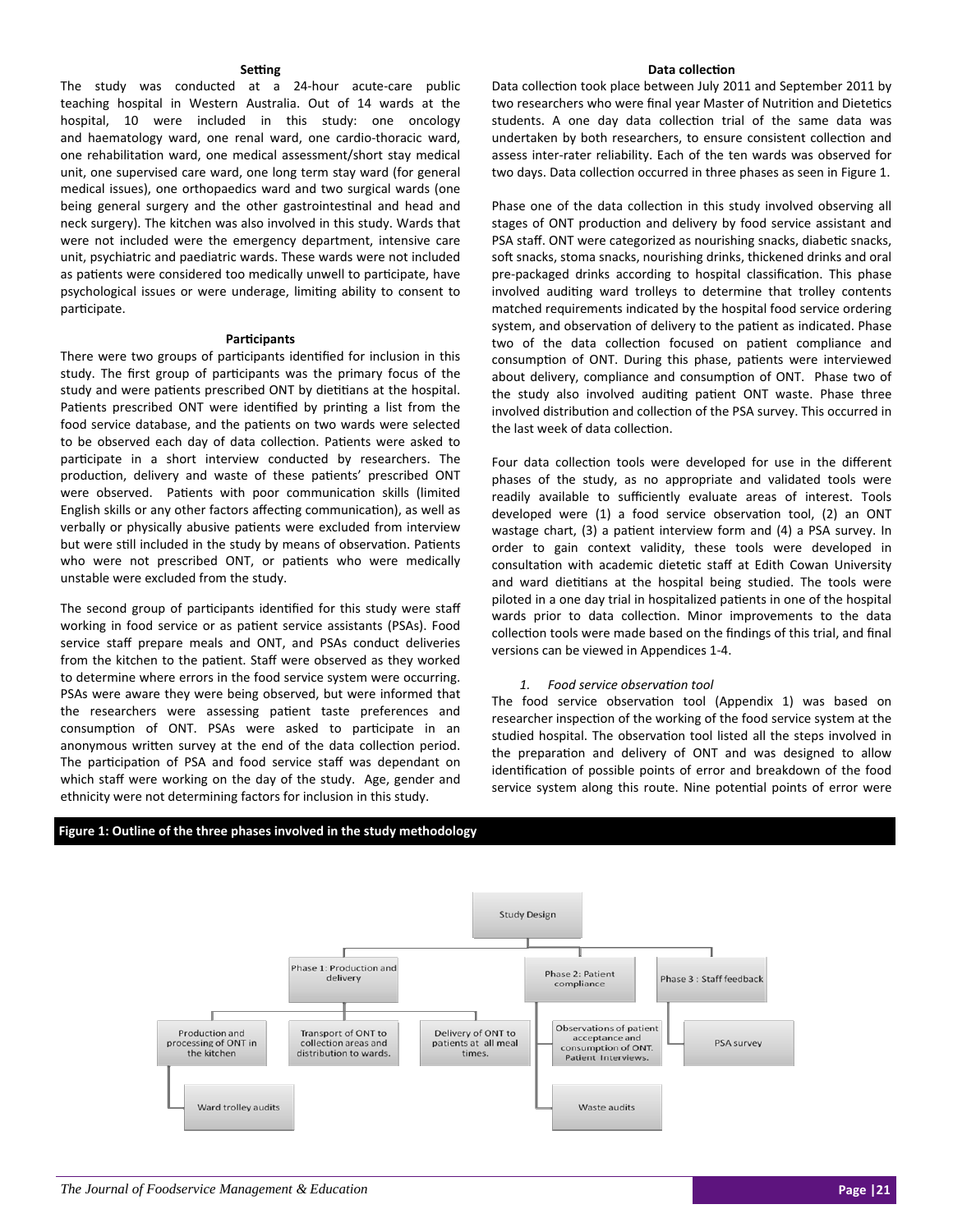monitored: dietitian entry of orders into the automated menu system, printing out a list of ordered ONT in the kitchen by food service manager, kitchen production of the ordered ONT, kitchen staff loading ONT produced in the kitchen onto a trolley to be taken to a designated collection area, PSA pick-up of produced ONT from the collection area to be delivered to ward pantry, PSA pick-up of ONT and delivery of ONT to correct patients at designated meal or snack time, staff interference with delivery of ONT, confusing entries on the food service automated menu system by staff members (i.e. entries that resulted in the incorrect production of ONT or resulted in delivery error), incorrect meal/diet type of patient recorded on the food service automated menu computer system that resulted in delivery failure.

All errors observed during the delivery of ONT to patients were recorded, with the total number of times an error occurred at each point recorded over the 12 day period. Not all errors recorded resulted in non-delivery of ONT. All errors that resulted in the nondelivery of ONT were considered to be critical errors; while, errors in the food system that did not affect delivery were considered to be non-critical errors. For each point, researchers gave scores of 1 if an error occurred (both critical and non-critical errors) or 0 if the point was successfully completed without error.

#### *2. PaƟent Interview Form*

The patient interview form (Appendix 2) investigated patient compliance with the consumption of ONT when it was delivered. Based on advice from dietitians at the hospital, the interview form was administered verbally to patients by the researchers as a means of reducing participant burden and increasing the number of individuals willing to participate in the study. This interview asked three main questions: whether the prescribed ONT was delivered to the patient, whether the ONT was accepted (i.e. they did not refuse it or send it away) along with reasons for non‐acceptance if applicable, and how much of the ONT was consumed by the patient (if it was accepted). The amount of ONT consumed by patients was determined by patient reports and researcher observations, followed by confirmation using the ONT waste chart.

#### *3. ONT Waste Chart*

The ONT wastage chart (Appendix 3) quantified wastage of ONT at each meal time (breakfast, morning tea, lunch, afternoon tea, dinner and bedtime/supper) for each patient. Waste was quantified by the researchers as either none to one quarter of the ONT consumed, between a quarter and a half consumed, between a half and three quarters consumed, three quarters to almost all consumed, or all consumed. One chart was provided for each patient with a prescribed ONT on each day of data collection.

#### *4. PSA Survey*

The PSA survey (Appendix 4) aimed to identify difficulties or issues that may affect PSAs in delivering ONT to patients. The survey was anonymous and PSAs were asked to leave surveys in a box in ward pantries for collection two days later. The survey asked the PSAs how important they thought it was for patients to receive the prescribed ONT using a five point Likert scale (not very important, not important, unsure, important, very important). The survey also asked the PSAs to rank the top three reasons that ONT may not be delivered from a list with the following options: ONT not produced in the kitchen, incorrect ONT being sent from the kitchen, unsuitable ONT for the





Dietitian entry refers the entry of prescribed snack and drinks into the hospital ordering system

Print out refers to the printing out of the list of required snacks and drinks from the database to be used by the kitchen for production

- c Kitchen production errors refer to an incorrect flavour, consistency or type of snack being prepared
- d Loading trolley refers to loading trolleys with snacks and drinks produced in the kitchen for transport to collection area.
- PSA pick up refers to the collection of snacks and drinks from ward kitchens
- Delivery of ONT refers to delivery of ONT to patients by PSAs

Incorrect meal and diet type refer to inconsistency of patient meal/diet type on automated menu system and print out that resulted in non-delivery of ONT

Staff interference refers to non-delivery of ONT as a result of the actions of staff members

Confusing entries refers entries by nurses or other staff into the ordering system that results in failure to produce the correct snack or drink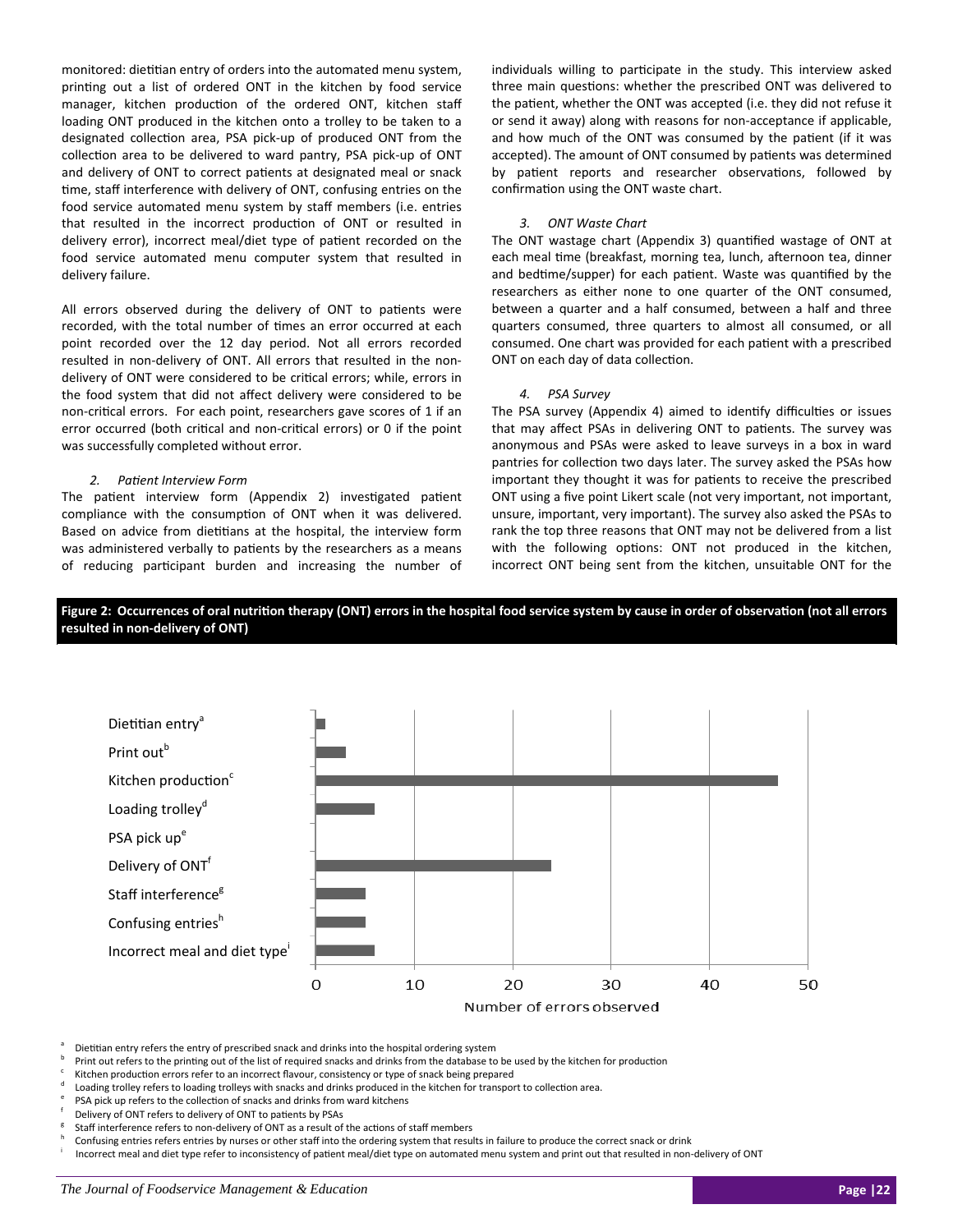patient, patient fasting or being nil by mouth, patient being on clear fluid or nourishing fluids and ONT being unsuitable, patient not being in the room, PSA being too busy or forgetting to deliver them, and PSA being unaware that ONT needed to be delivered. The PSAs were also able to offer their own comments and suggestions on the survey form.

#### **Data Analysis**

Data were analysed using Predictive Analytics Software (PASW) for Windows, version 18.0 2009 (SPSS Inc., IBM, Chicago, IL, USA). Quantifiable data were derived from coding set observation. Quantifiable data were largely categorical. Descriptive statistical analysis was used and categorical data were analysed using frequencies and percentages.

#### **RESULTS**

The production, delivery, acceptance, consumption and waste of a total of 431 prescribed ONT were observed across all wards over the two days. Of the 431 ONT prepared, 213 were drinks, consisting of 91 oral pre-packaged drinks (for example Ensure Plus<sup>®</sup>, Nepro®, Two Cal® HN, Resource<sup>®</sup> Fruit Beverage and Enlive<sup>®</sup> Plus), 82 thickened fluids (for example thickened cordial, thickened juice, thickened tea, thickened soft drinks, thickened water)and 40 nourishing drinks (for example milkshakes, Sustagen<sup>®</sup> milkshakes, iced coffee). The remaining 218 snacks consisted of 164 nourishing snacks (for example jelly, ice-cream, cheese and crackers, yoghurt), 23 soft snacks (for example: custard, canned fruit, Sustagen<sup>®</sup> Pudding), 18 stoma snacks (for example creamed rice, chopped banana, plain cake with no icing), and 13 diabetic snacks (for example diet jelly, diet yoghurt, light icecream).

#### **Points of error in the hospital food service system**

Errors in kitchen production and PSA delivery of ONT to patients were the most frequently recorded, occurring 47 and 23 times respectively (Figure 2). Kitchen production errors included an incorrect flavour, consistency or type of snack being prepared, while PSA error refers to the failure of a PSA to correctly deliver ONT to a patient from the ward refrigerator. On 10 of the 12 days, ONT were served at inconsistent times; for example, afternoon tea was observed being served at 1-1:15pm after lunch was served at 12-12:30pm, whereas afternoon tea was scheduled for 2:30pm.

#### **Errors in the delivery of ONT**

Of the 431 ONT snacks and drinks tracked in this study, 284 were delivered to and received by the correct patient. One hundred and forty seven of the observed ONT snacks and drinks did not reach the specified patients. Thus, ONT was not correctly delivered 34.1% of the time. The three main reasons for this failure of delivery were PSA error (15.6%), 'other' (changes to meal type that made ONT inappropriate or unwarranted for patient, confusing entries by staff in the hospital computerized automated menu system or the system being down or inaccessible) (14.3%) and patients being discharged before they could be given their ONT (12.9%) (Table 1).

#### **Errors in delivery of ONT by ward**

The cardiothoracic, gastrointestinal and head and neck surgical wards had the highest rates of delivery failure, with ONT snacks and drinks not correctly delivered to patients more than 50% of the time (56.2% and 53.3% respectively). The leading reasons for failed delivery in these wards were patients being asleep and ONT not being left for them (33.2%) and patients being off the ward (22.6%). The lowest failure rate of 11.1% was recorded in the supervised care ward.

#### **Acceptance of ONT**

Over the course of the study, 284 ONT snacks and drinks were correctly delivered to patients. Of these, 256 (90.1%) were accepted by the patients. The reasons for patients not accepting ONT were as follows: patient belief that the snack or drink was inappropriate for them, not what they had asked for or wrongly prescribed (39.3%), patient dislike of ONT texture, taste or temperature (32.1%), lack of appetite (14.3%) patients having some ONT leftover from previous delivery and therefore not wanting anymore (10.7%) and patients having visitors and therefore not wanting to accept ONT while visitors were present (3.6%)

#### **ConsumpƟon of ONT**

Of the 256 ONTs that were correctly delivered to and accepted by the patients, 213 were at least partially consumed (83.2%) and 43 were

| Table 1: Reasons for failure of delivery of ONT in relation to frequency and percentage of occurrence |     |            |  |  |
|-------------------------------------------------------------------------------------------------------|-----|------------|--|--|
| Reason for failure of delivery                                                                        | N   | Percentage |  |  |
| PSA error <sup>a</sup>                                                                                | 23  | 15.6       |  |  |
| Inappropriate meal type <sup>b</sup> , automated menu system error <sup>c</sup>                       | 21  | 14.3       |  |  |
| Patient discharged                                                                                    | 19  | 12.9       |  |  |
| Patient asleep                                                                                        | 15  | 10.2       |  |  |
| Patient off ward <sup>d</sup>                                                                         | 15  | 10.2       |  |  |
| Kitchen production error                                                                              | 11  | 7.5        |  |  |
| Unknown reason <sup>e</sup>                                                                           | 11  | 7.5        |  |  |
| Patient fasting                                                                                       | 10  | 6.8        |  |  |
| Patient still had unconsumed ONT from previous meal time                                              | 9   | 6.2        |  |  |
| Health professional consultation <sup>t</sup>                                                         | 8   | 5.4        |  |  |
| Patient changed room                                                                                  |     | 2.0        |  |  |
| Visitors <sup>8</sup>                                                                                 |     | 1.4        |  |  |
| Total                                                                                                 | 147 | 100        |  |  |

PSA error refers to non-delivery due to a failure of a PSA to correctly deliver ONT to a patient from the ward refrigerator

b Inappropriate meal type refers to changes to meal type that made ONT inappropriate or unwarranted for patient

Automated menu system error refers to confusing dietitian/ nurse entries in the hospital computerised food service ordering system resulting failure of delivery and the system being down or inaccessible resulting in errors

d Patient off ward refers to patients not being in their rooms at time of delivery, thus they didn't receive ONT.

e Unknown reason refers to any reason resulting in ONT not being delivered to patients that could not be identified by researchers

f Health professional consultation refers to the presence of medical staff who disrupted the ONT delivery to the patient

Visitors refers to the presence of any patient guests who disrupted the ONT delivery to the patient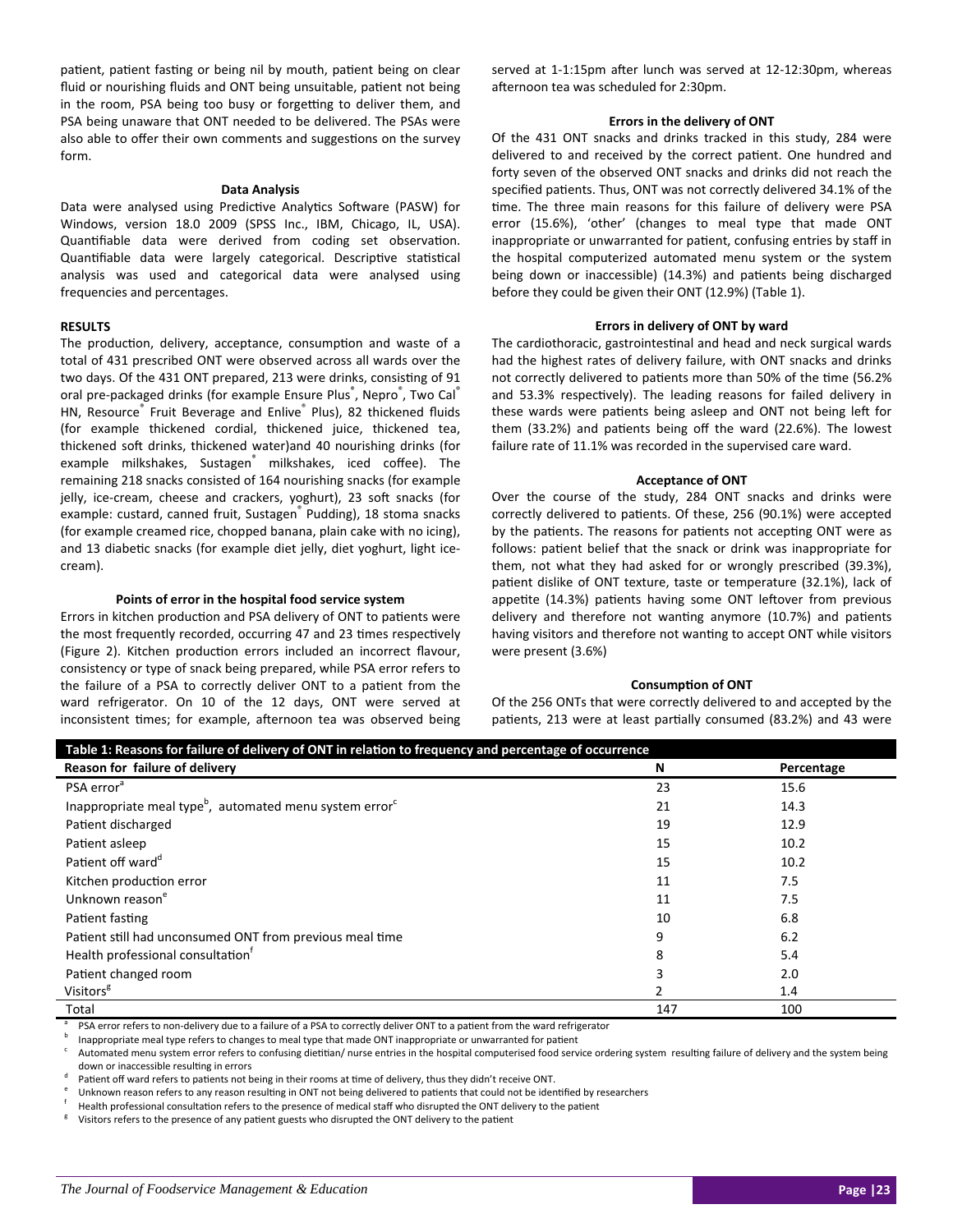| Table 2: Reasons for non-consumption of ONT when snacks and drinks were correctly delivered to patients |          |
|---------------------------------------------------------------------------------------------------------|----------|
| Reason for non-consumption                                                                              | N (%)    |
| Difficulty self-feeding, difficulty swallowing and inability to open packaging                          | 17 (39)  |
| Lack of appetite                                                                                        | 9(21)    |
| Dislike of taste, texture or temperature                                                                | 7(16)    |
| Patient still had ONT left from previous delivery                                                       | 5(12)    |
| Nausea and vomiting                                                                                     | 2(5)     |
| Health professional consultation <sup>a</sup>                                                           | 2(5)     |
| Visitors <sup>b</sup>                                                                                   | 1(2)     |
| Total                                                                                                   | 43 (100) |

Health professional consultation refers to the presence of medical staff who disrupted the ONT delivery to the patient

Visitors refers to the presence of any patient guests who disrupted the ONT delivery to the patient

not consumed at all (16.8%). The key reasons for the nonconsumption of the 43 snacks and drinks included difficulty selffeeding, difficulty swallowing and inability to open packaging (39.5%), lack of appetite (20.9%) and patient dislike of the taste, temperature or texture of the drink or snack (16.3%) (Table 2). In all wards studied, the majority of observed snacks and drinks consumed by patients in the study were either completely consumed leaving no waste 93 (43.7%) or over three quarters were consumed 74 (34.7%) (Figure 3).

Patient consumption rates of ONT differed by the type of snack or drink. For snacks, diabetic snacks (including diet jelly, diet yoghurt, light ice-cream) had the highest consumption rates with 100% of patients consuming at least three quarters of the snack, and soft snacks (including custard, canned fruit, Sustagen<sup>®</sup> Pudding) showed the lowest consumption rates (63.6%) (Figure 4). For drinks, nourishing drinks (including milkshakes, Sustagen milkshakes, iced coffee) had the greatest consumption rate (96.1%); however, oral pre -packaged drinks (including Ensure Plus<sup>®</sup>, Nepro<sup>®</sup>, Two Cal<sup>®</sup> HN, Resource<sup>®</sup> Fruit Beverage and Enlive<sup>®</sup> Plus) were most likely to be completely consumed. Thickened fluids showed the lowest rate of consumption (81.2%) (Figure 5). Thus, of the total 431 ONT snacks and drinks observed throughout the study, 213 (49.4%) were consumed to some degree and, 218 (50.6%) were not consumed by patients. Of the ONT that were not consumed by patients this was due to ONT not being correctly delivered (34.1%), patients simply not consuming them (10.0%) and not consumed as patients did not accept the ONT 6.5%.

#### **PSA survey**

The PSA survey was distributed to 45 PSAs across the 10 wards. A total of 11 were completed (24.4% response rate), all of these were



usable for data analysis. Responses were returned from eight of the 10 wards. Eight of the 11 responses (72.7%) considered patients receiving ONT to be 'very important', two (18.2%) as 'important' and 1 (9.1%) as 'somewhat important'. The key reasons PSAs cited for the failure of delivery of ONT were incorrect snacks or drinks being produced by the kitchen, patients fasting or snacks and drinks that were inappropriate for the patient. Nine of the 11 respondents felt that delivering ONT wasn't difficult, but several PSAs commented that this was provisional on the kitchen producing the correct snacks and drinks. Three respondents commented that thickened fluids were often incorrect consistencies, creating conflict with nursing staff. One respondent commented that greater communication between the kitchen, PSAs and dietitians would improve the ONT food service system.

## **DISCUSSION**

The data and observations collected in this study support the hypothesis that errors in the hospital food service delivery system rather than patient non-compliance was the predominant reason for non-consumption of ONT by patients at the studied hospital.

#### **Points of error**

Kitchen and PSA errors were the most frequently recorded points of error; however, not all of these errors resulted in non-delivery. Of the 47 kitchen errors, only 11 resulted in non-delivery of ONT to the patients. The main kitchen error recorded was the wrong flavour being provided to patients. Although this may potentially reduce



<sup>a</sup> Nourishing snacks i.e. jelly, ice‐cream, cheese and crackers, yoghurt

Stoma snacks i.e. cheese and crackers, creamed rice, chopped banana, plain cake with no icing

Diabetic snacks i.e. diet jelly, diet yoghurt, light ice-cream

Soft snacks i.e. custard, canned fruit, Sustagen<sup>®</sup> Pudding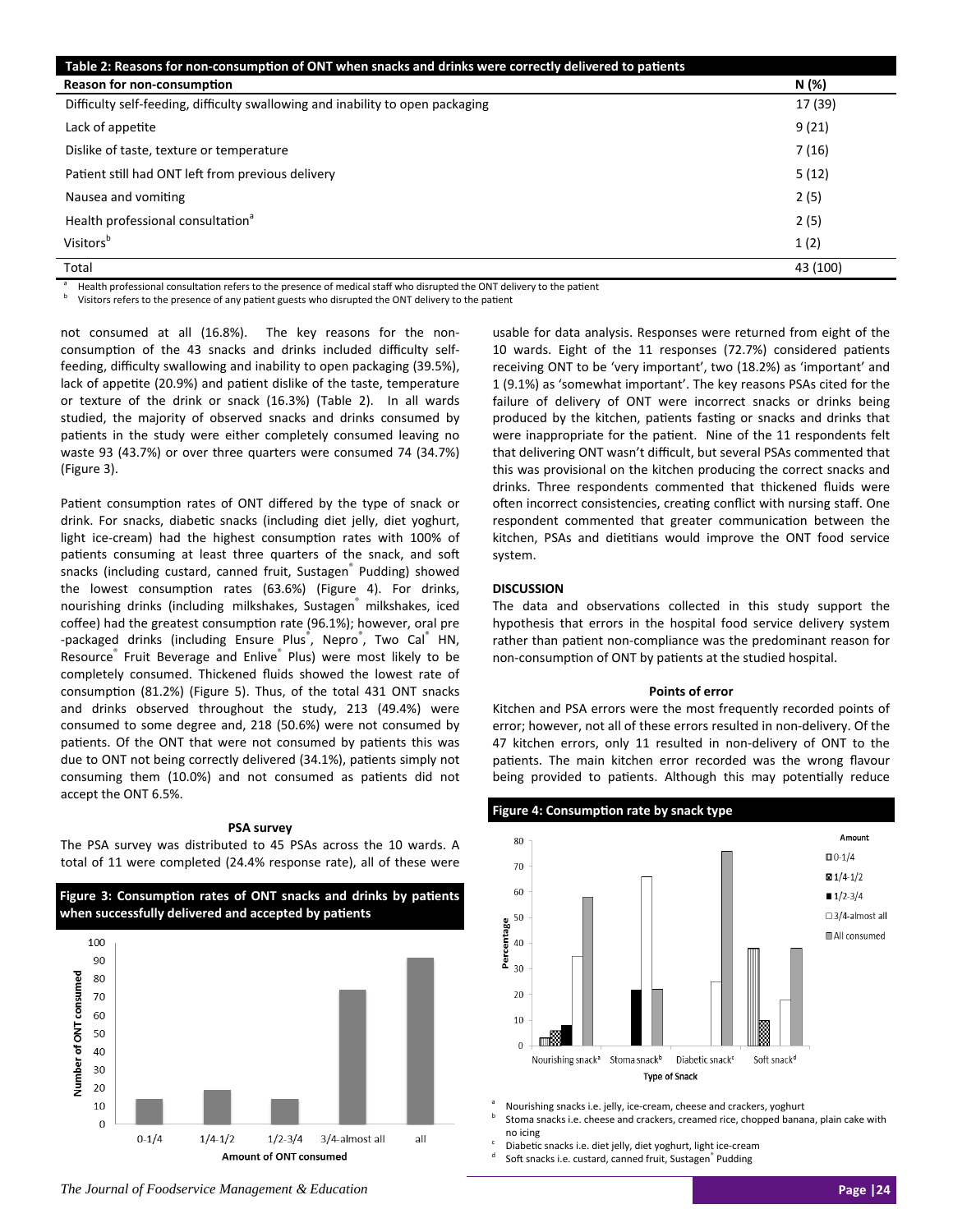

- a Nourishing drinks i.e. milkshakes, Sustagen® milkshakes, iced coffee b Thickened fluids i.e. thickened cordial, thickened juice, thickened tea, thickened soft
- drinks, thickened water c Oral prepackaged drinks i.e. Ensure Plus®, Nepro®, Two Cal® HN, Resource® Fruit Beverage and Enlive® Plus

patient compliance with consumption of ONT (as the patient may not like the flavour provided), kitchen errors had less of an impact than other errors, such as PSA errors, on actual delivery of ONT. Other kitchen production errors observed to affect ONT delivery were ONT snacks or drinks not being delivered to ward refrigerator or items missing from the refrigerator and consistency of thickened fluids.

## **Delivery of ONT**

The prescribed ONT was successfully delivered to patients 66% of the time during this study. Errors by PSA staff were found to be the main reason for ONT not being delivered to patients, and this omission involved prepared ONTs not being taken out from the ward refrigerator and taken to the patient. Potential for PSA error may be related to the experience level and literacy level of PSA staff. The automated menu system was not working during four days of the study, which meant that PSAs needed to rely on a paper system from the previous day. This paper system may have contributed to PSA errors, as the PSAs use it to identify the patients on ONT and the meal/diet types of patients, and any changes to patients' diet types or patient discharges would not be updated with the paper system.

The rate of successful ONT delivery to patients varied between the wards. The supervised care, rehabilitation and short stay medical assessment wards were found to have the highest rates of successful delivery of ONT to patients. The cardiothoracic, renal, long stay and general surgical wards had the highest rate of ONT not being successfully delivered to patients. The difference in delivery of ONT between wards may be explained by differences in the function of the ward, the patients and staff. Although PSAs are responsible for the delivery of ONT to patients, nurses were involved in patients receiving ONT. It was observed that nurses would sometimes follow-up on ONT that were not delivered to patients, by checking the ward refrigerator or contacting the kitchen or PSAs. The supervised care ward is a specialized ward for patients with dementia, delirium and confusion, and has a higher nurse to patient ratio, so nurses may be more aware of patient's specific needs compared to the medical wards which had lower nurse to patient ratios and shorter patient stays.

#### **Acceptance of ONT by paƟents**

The rate of acceptance of ONT by patients was high, with 90% of patients showing good compliance and accepting the ONT when it was delivered to them. The key reasons for patients not accepting ONT were that the patient believed that the snack or drink was either not appropriate, not what they had asked for, or was wrongly prescribed to them.

Dislike of taste, texture or temperature was the second most prevalent reason for non-acceptance. Patients may consume the same ONT for extended periods of time and may become bored or experience taste fatigue (Ravasco, 2005).

The texture of ONT is normally set for patient safety (for example thickened fluids for swallowing difficulties), unlike taste and temperature, which can be altered. PSAs involved in our study commented that thickened fluids sent from the kitchen were often not cold enough, and patients were less likely to accept them. Likewise, foods traditionally served hot (sausage rolls or party pies) being served cold were another reason for non-acceptance by patients. Some PSAs would reheat these items in a microwave prior to serving, but this action was dependent on the PSA and not done as part of general practice. Several studies evaluating patient satisfaction of hospital food found that the temperature at which food was served can affect satisfaction levels (Douglas & Douglas, 2004; Gregoire & Greathouse, 2008; O'Hara et al., 1997; Otani et al., 2009). For example, when foods or drinks that should be served cold were not perceived to be served cold enough, patient satisfaction decreased (Otani et al., 2009).

## **ConsumpƟon of ONT by paƟents**

When ONT was delivered to and accepted by patients, 83% of patients in our study consumed at least some of the ONT, with 79% of patients consuming three quarters or more. This finding is very important, as it indicates that patients are usually compliant with consuming their prescribed ONT when it is delivered to them. Our finding contrasts with results of other studies that have found a low rate of compliance with ONT; however, these studies were based on anecdotal evidence rather than observational data, which may explain the difference (Bauer, Capra, Battistutta, Davidson, & Ash, 2005; Bruce et al., 2003; Glencorse, Edington, & Stelling, 2010b).

The main reason observed in this study for patients not consuming ONT was classified as "other" in our data collection tool. This category included difficulty opening packaging, ONT put out of reach of the patient, patients having difficulty feeding themselves and a lack of appetite. Previous research has found that some patients may need feeding assistance in order to consume their required nutrient intakes (Brogden, 2004; Donini et al., 2008; Vivanti & Banks, 2007). Future studies in the area would benefit from separating 'other' category into specific areas for more thorough analysis.

The second most frequent reason for patients not consuming ONT was found to be a lack of appetite, which may be related to patient illness (Grant, 2008). Another contributing factor may have been inconsistent timing of meal/snack times on the wards, particularly in regards to afternoon tea being served very close to lunchtime, and this routine may have contributed to a lack of appetite for ONTs. It was observed that on 10 of the 12 days that afternoon tea was served at 1‐1:30 following lunch being served at 12‐12:30, despite the hospital policy that afternoon tea was to be served at 2-2:30.

The third reason for patients not consuming ONT after acceptance was a dislike of taste, texture or temperature. This reason was also cited in the non‐acceptance of ONT. It was observed that some ONT snacks that required heating prior to serving were not always heated by PSAs and this heating practice impacted patient consumption as well as initial acceptance. Patients on the orthopaedics and the oncology/haematology wards had the lowest consumption of ONT after acceptance. The general surgical ward had higher numbers of patients who were required to fast in preparation for surgery, or following surgery. Required fasting was the main reason for patients not consuming ONT on this ward, as they were medically not allowed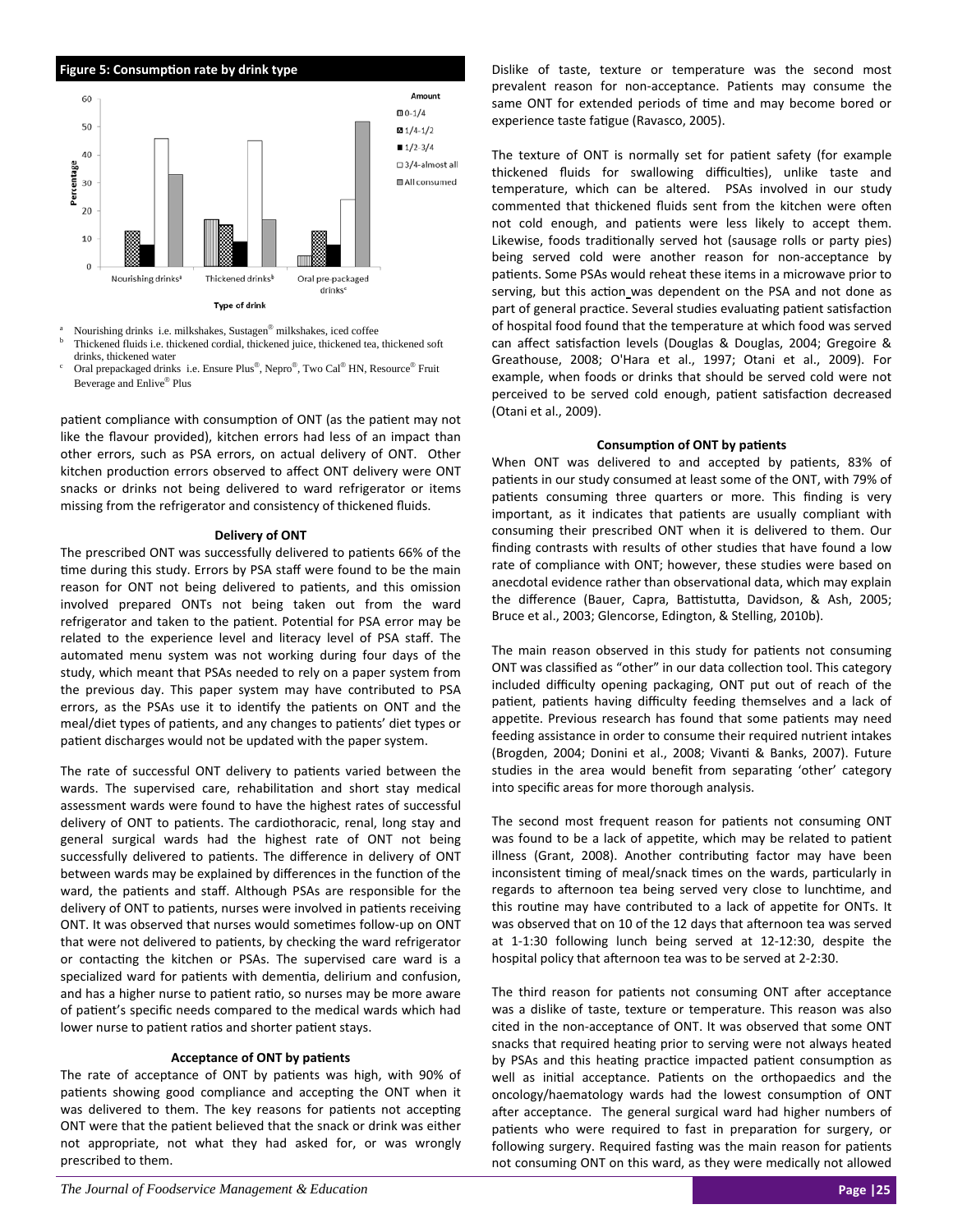to consume them. On the oncology ward, the main reason found for patients not consuming ONT was patients being off the ward and this patient absence may be due to patients going for tests, treatments or going for walks. Cancer patients may have altered taste and appetites due to illness and treatment and this change may have contributed to low level of consumption (Grant, 2008). One study has reported that patients with gastrointestinal cancers prefer the taste of fresh milkbased supplements, and short‐term preferences are not changed by chemotherapy (Rahemtulla et al., 2005).Various external factors such as social and physical surroundings, including the presence of other people, sound, temperature, smell, colour, time and distraction can also affect food and ONT intake and choice (Darmon, Karsegard, Nardo, Dupertuis, & Pichard, 2008; Glencorse et al., 2010a, 2010b; Lawson et al., 2003; National Collaborating Centre for Acute Care, 2006; Stroebele & De Castro, 2004).

#### **Cost of undelivered ONT**

Our study showed that errors in the food service delivery system were responsible for more ONT non-consumption than patient noncompliance. In the hospital studied, 431 ONTs were prepared in two days for 10 wards, or 21.55 ONT per ward per day. A total of 34% of observed ONT snacks and drinks, or 7.327 per ward per day, did not reach the specified patients. For 10 wards, this would equate to 26,744 prepared ONTs going unconsumed due to food service delivery failure over the year. The estimated cost to the hospital of each ONT was AUD \$1.10-\$1.77 within the hospital based on the tender price at the time of this study. Therefore, we estimate the cost of wasted ONTs due to delivery error to be AUD \$29,418‐ \$47,336, excluding staff time in the tertiary hospital in our study. In addition, unconsumed ONTs also affect patient health as they are not receiving the nutrition prescribed to them. Poor compliance with ONT can impact on clinical outcomes, resulting in a longer hospital length of stay and increased costs (Milne, Potter, Vivanti, & Avenell, 2009).

#### **Strengths and limitaƟons**

This was a comprehensive study of all aspects of the ONT food service that followed ONTs over the entire day. For consistency, two researchers were involved with all stages of data collection. Although one researcher alone was not able to observe every error, reliability of data entry was verified by cross checking all entries. A potential limitation is that the days that each ward were observed may not have been representative of usual daily activity on the wards. Each ward was observed for two days however a longer period of study wards would have resulted in a more representative view. Waste was estimated from observation and some waste may have been missed if it was thrown out before the researcher was able to record it. Delivery errors may have been slightly underestimated as we included non‐nourishing thickened fluids in this study and these may be more likely to be delivered to patients than nourishing fluids as these are the only fluids these patients can drink. As the study was observational, the behavior of the food service staff, PSA staff and patients may have altered due to researcher observation during the study. We aimed to minimize respondent bias by presenting as independent researchers and not as food service or hospital staff. However, as face‐to‐face contact was required, it was not completely anonymous and some patients may have not been entirely honest with their opinions. Likewise, some foodservice and PSA staff may have changed some aspects of their work practices and this is a potential limitation.

Although surveys were available in all ward pantries for PSAs to complete over the three day period, the survey response rate was low, at 24.4%. Therefore, the results of the survey may not have been representative of the PSA's opinions overall, and this is a potential limitation.

## **PRACTICAL APPLICATIONS**

Based on the results of this study, we note the importance of the following factors in maximising consumption of ONTs in the hospital setting:

- 1. Specified times for the consumption of thickened fluids and other ONT. When ordering ONT via the automated menu system instructions to 'sip throughout the day' can be confusing to the PSAs and result in drinks not being offered.
- 2. Supplying patients with the prescribed flavour of drinks where possible. Patients were often given flavours they had not requested and for this reason these drinks were sometimes not consumed.
- 3. Refrigeration of all cold ONT drinks after production until they are transported to the wards. This staff practice will ensure that drinks are cold when served and may enhance acceptance by patients.
- 4. Heating directly prior to delivery for ONT which are meant to be served hot such as party pies, sausage rolls as well thickened teas/coffee
- 5. PSAs offering to open packaging for patients, including putting straws in prepacked drinks.
- 6. ONT placed with reach of the patient upon delivery.
- 7. Delivery of ONT even if patient is asleep, off ward, has visitors or is in consultation with health professionals.
- 8. Regular consultation between PSAs, dietitians and kitchen staff to improve and maintain communication between prescription and delivery.
- 9. Provision of training by the dietetics department to educate new PSA staff about the importance of ONT for patients.
- 10. Provision of training by the speech pathology department to kitchen staff to increase knowledge regarding thickened fluid consistencies.
- 11. Provision of morning tea, afternoon tea and bedtime/supper a minimum of 90 minutes away from main meals.
- 12. Replacement of ONT left over from previous meal time with a new ONT, even if the previous one has not been consumed.
- 13. Nursing staff assisting with feeding of ONT if required.
- 14. Minimize downtime and outages with the automated menu system to reduce errors in delivery, in conjunction with the information system and technology department.
- 15. Documenting of ONT in patient medical charts and/or nursing care plans to act as a reminder and assist delivery.
- 16. Encourage prompt communication between medical, allied health, food service and PSA staff whenever a diet change is made for a patient, or a patient is discharged. Where possible this could be done through immediate updating of the hospital computerized systems when changes or discharges are made.

To our knowledge, this is the first study to report on the food service system in relation to delivery, acceptance and consumption of ONT. Further research in the area is required in other hospital settings, to better assess whether our findings and recommendations may be applicable to the wider hospital community. Further observational studies may be beneficial to investigate the food service systems in different populations such as nursing homes and smaller rural hospital settings, where ONT is also frequently used. The findings of this study may useful to other healthcare operations (such as nursing homes, rehabilitation units and smaller hospitals) as a means of providing insight into areas where errors may potentially occur in their own food service system, although it may be to varying degrees. The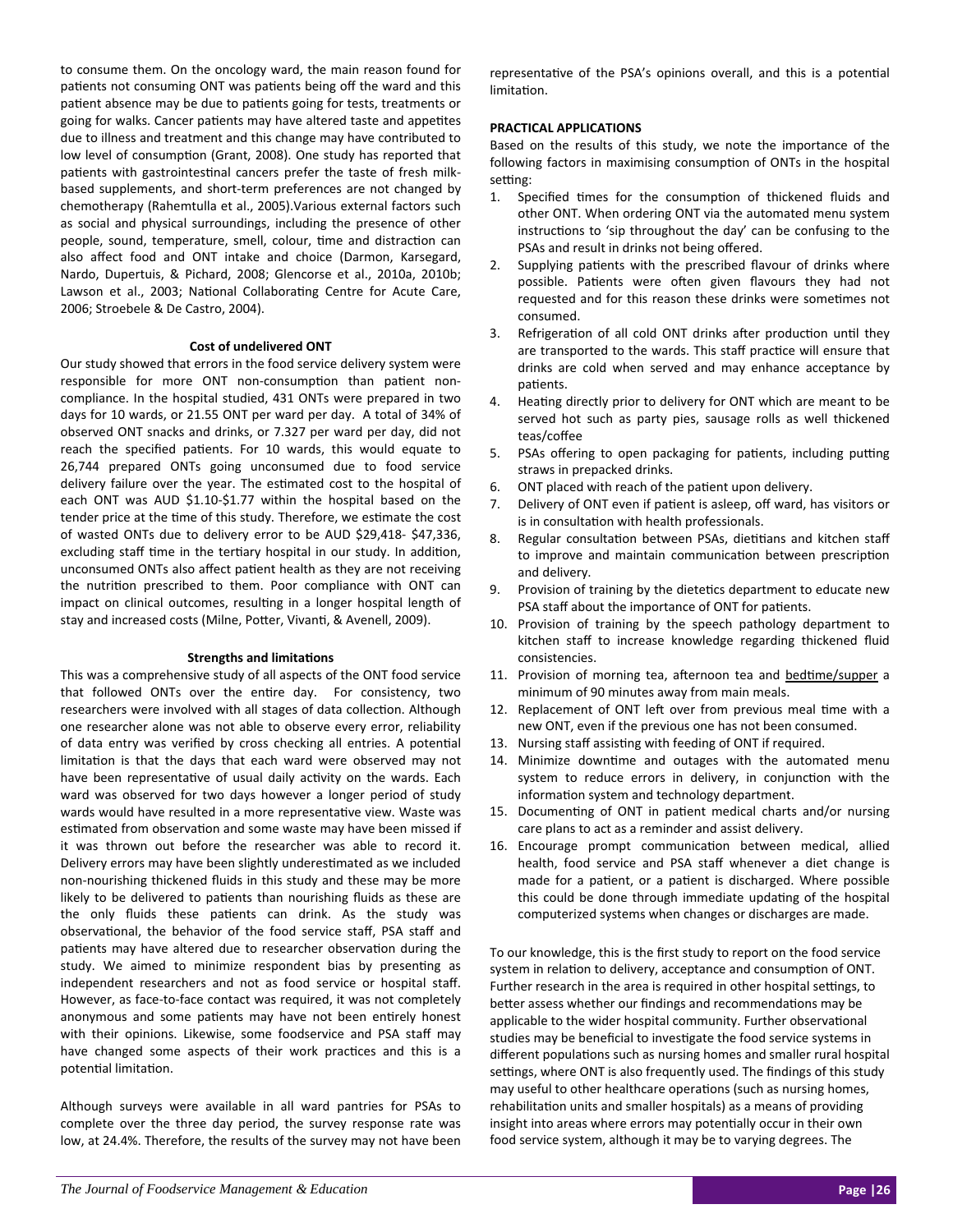method we used in our study would be appropriate for these settings to investigate their own sources of errors, and assist in measuring improvements. The use of students as interviewers and observers may be less intimidating for patients and foodservice staff than dietetic or general hospital staff, and may provide an opportunity for facilities to link with universities for research support.

## **REFERENCES**

- Baldwin, C., & Parsons, T.J. (2004). Dietary advice and nutritional supplements in the management of illness-related malnutrition: systematic review. *Clinical NutriƟon, 23*(6), 1267‐1279.
- Banks, M., Bauer, J., Graves, N., & Ash, S. (2010). Malnutrition and pressure ulcer risk in adults in Australian health care facilities. *Nutrition*, 26(9), 896-901.
- Bauer, J., Capra, S., Battistutta, D., Davidson, W., & Ash, S. (2005). Compliance with nutrition prescription improves outcomes in patients with unresectable pancreaƟc cancer. *Clinical NutriƟon, 24*(6), 998‐1004.
- Brogden, B.J. (2004). Clinical skills: importance of nutrition for acutely ill hospital paƟents. *BriƟsh Journal of Nursing 13*(5), 914‐920.
- Bruce, D., Laurance, I., McGuiness, M., Ridley, M., & Goldswain, P. (2003). Nutritional supplements after hip fracture: poor compliance limits effecƟveness. *Clinical NutriƟon, 22*(5), 497‐500.
- Cawood, A.L., Elia, M., & Stratton, R.J. (2010). Meta- analysis shows reduced health care use and costs with oral nutritional supplements. *Clinical NutriƟon Supplements, 5*(2), 123
- Correia, M.I.T.D., & Waitzberg, D.L. (2003). The impact of malnutrition on morbidity, mortality, length of hospital stay and costs evaluated through a mulƟvariate model analysis. *Clinical NutriƟon, 22*(3), 235‐239.
- Darmon, P., Karsegard, V.L., Nardo, P., Dupertuis, Y.M., & Pichard, C. (2008). Oral nutritional supplements and taste preferences: 545 days of clinical testing in malnourished in-patients. *Clinical Nutrition, 27*(4), 660-665.
- Donini, L.M., Castellaneta, E., De Guglielmi, S., De Felice, M.R., Savina, C., Coletti, C., . . . Cannella, C. (2008). Improvement in the quality of the catering service of a rehabilitation hospital. *Clinical Nutrition, 27*(1), 105-114.
- Doughton, A., Febry, K., Jones, P., Latham, M., Lisle, S., Lloyd, E., & Thomas, D. (2011). *Hospital catering and paƟent nutriƟon*. Cardiff: Wales Audit Office.
- Douglas, C.H., & Douglas, M.R. (2004). Patient-friendly hospital environments: exploring the patients' perspective. *Health Expectations, 7*(1), 61-73. doi: 10.1046/j.1369‐6513.2003.00251.x
- Duncan, P., & Jensen, J. (2011). *Professional Foodservice* (2nd ed.). Malaysia: Pearson.
- Glencorse, C., Edington, J., & Stelling, J. (2010a). A study to determine factors affecting patient compliance with oral nutritional supplements (ONS). *Clinical NutriƟonal Supplements, 5*(2), 171‐172.
- Glencorse, C., Edington, J., & Stelling, J. (2010b). Study to improve understanding of sensory factors and taste and their impact on compliance of nutriƟonal drinks. *Clinical NutriƟonal Supplements, 5*(2), 89‐90.
- Grant, B. (2008). Chapter 37: Medical Nutrition Therapy for Cancer. In L. K. Mahan & S. EscoƩ‐ Stump (Eds.), *Krause's Food and NutriƟon Therapy* (12 ed.). St. Louis, Missouri: Saunders Elsevier.
- Gregoire, M., & Greathouse, K. (2008). Succession planning for hospital and school foodservice directors. *Journal of the American DieteƟc AssociaƟon, 108*(9, Supplement), A68.
- Kaspar, K.M., & Drawert, S.M. (2008). The Use of High Protein Oral Supplements Has the Potential to Drive Cost Savings in Rehabilitative Care of Geriatric Hip Fracture. *Journal of the American Medical Directors AssociaƟon, 9*(3), B27.
- Lawson, R.M., Doshi, M.K., Ingoe, L.E., Colligan, J.M., Barton, J.R., & Cobden, I. (2003). Compliance of orthopaedic patients with postoperative oral nutriƟonal supplementaƟon. *Clinical NutriƟon, 19*(3), 171‐175.
- Lochs, H., Pichard, C., & Allison, S.P. (2006). Evidence supports nutritional support. *Clinical NutriƟon, 25*(2), 177‐179. doi: 10.1016/j.clnu.2006.02.002
- Milne, A.C., Potter, J., Vivanti, A., & Avenell, A. (2009). Protein and energy supplementation in elderly people at risk from malnutrition. *Cochrane Database of SystemaƟc Reviews*(2).
- National Collaborating Centre for Acute Care. (2006). Nutrition support in adults: Oral nutrition support, enteral tube feeding and parenteral nutrition. Retrieved 19/3/2011, from http://www.rcseng.ac.uk
- Nuijten, M. (2010). The health economic impact of oral nutritional supplements in residenƟal care in Germany. *Clinical NutriƟon Supplements, 5*(2), 159.
- O'Hara, P.A., Harper, D.W., Kangas, M., Dubeau, J., Borsutzky, C., & Lemire, N. (1997). Taste, temperature, and presentation predict satisfaction with foodservices in a Canadian conƟnuing‐care hospital. *Journal of the American DieteƟc AssociaƟon, 97*(4), 401‐405.
- Otani, K., Waterman, B., Faulkner, K.M., Boslaugh, S., Burroughs, T.E., & Dunagan, W.C. (2009). Patient satisfaction: focusing on "excellent". *Journal of Healthcare Management, 54*(2), 93‐103.
- Persson, M., Hytter-Landahl, A., Brismar, K., & Cederholm, T. (2007). Nutritional supplementation and dietary advice in geriatric patients at risk of malnutriƟon. *Clinical NutriƟon, 26*(2), 216‐224.
- Rahemtulla, Z., Baldwin, C., Spiro, A., McGough, C., Norman, A.R., Frost, G., & Andreyev, H.J.N. (2005). The palatability of milk‐based and non‐milk‐based nutritional supplements in gastrointestinal cancer and the effect of chemotherapy. *Clinical NutriƟon, 24*(6), 1029‐1037.
- Ravasco, P. (2005). Aspects of taste and compliance in patients with cancer. *European Journal of Oncology Nursing, 9*(Supplement 2), S84‐S91. doi: DOI: 10.1016/j.ejon.2005.09.003
- Russell, C.A. (2007). The impact of malnutrition on healthcare costs and economic considerations for the use of oral nutritional supplements. *Clinical NutriƟon Supplements, 2*(1), 25‐32.
- Stratton, R.J., & Elia, M. (2007). A review of reviews: A new look at the evidence for oral nutritional supplements in clinical practice *Clinical NutriƟonal Supplements, 2*(1), 5‐23.
- Stratton, R.J., & Elia, M. (2010). The skeleton in the closet: malnutrition in the community encouraging appropriate, evidence-based use of oral nutritional supplements. *Proceedings of the NutriƟon Society, The Annual MeeƟng of the NutriƟon Society and BAPEN Noeng, Cardiff, 69*(4), 477‐487.
- Stroebele, N., & De Castro, J.M. (2004). Effect of ambience on food intake and food choice. *NutriƟon, 20*(9), 821‐838.
- Vivanti, A.P., & Banks, M.D. (2007). Length of stay patterns for patients of an acute care hospital: implications for nutrition and food services. Australian *Health Review, 31*(2), 282‐287.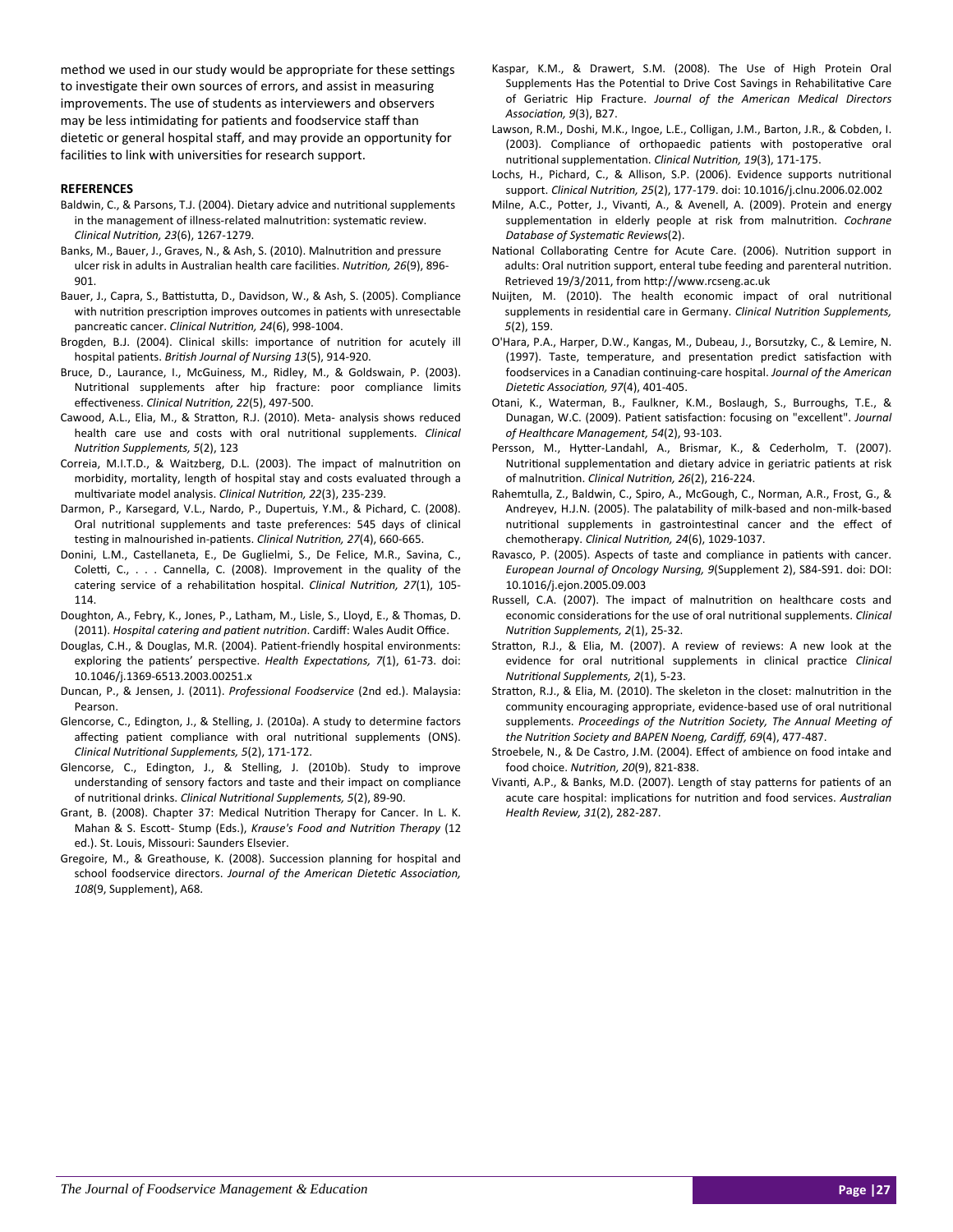## **Food service system observaƟon tool**

**Observer:\_\_\_\_\_\_\_\_\_\_\_\_\_\_\_\_\_**

| <b>Potential point area</b>                                                                                                                                                                                                         | Rating*     |              | Comments <sup>#</sup> |
|-------------------------------------------------------------------------------------------------------------------------------------------------------------------------------------------------------------------------------------|-------------|--------------|-----------------------|
|                                                                                                                                                                                                                                     |             |              |                       |
| Dietitian entry<br>Dietitian entry of prescribed oral nutrition supplements into the                                                                                                                                                | $\Omega$    | $\mathbf{1}$ |                       |
| food service automated menu ordering system.                                                                                                                                                                                        |             |              |                       |
| <b>Print out</b><br>Print out of labels for oral nutritional supplements required for<br>the day. Labels are printed from the food service automated<br>menu system.                                                                | $\Omega$    | $\mathbf{1}$ |                       |
| Kitchen production<br>Production of all non-commercially prepared oral nutritional<br>supplements by hospital recipe. Collection commercially pre-<br>pared oral nutrition supplements as determined by printed la-<br>bels.        | $\Omega$    | $\mathbf{1}$ |                       |
| <b>Loading delivery trolley</b><br>Loading of oral nutritional supplements onto ward trolleys as<br>prepared in kitchen in accordance with ward requirements from<br>the food service ordering system.                              | $\Omega$    | $\mathbf{1}$ |                       |
| PSA pick up from trolley<br>PSA correct pickup of preloaded trolleys from dispatch room<br>and collection of oral nutritional supplements.                                                                                          | $\Omega$    | $\mathbf{1}$ |                       |
| PSA pick up from ward refrigerator at MT, AT, and bedtime/<br>supper.<br>Oral nutritional supplements not taken with main meals are<br>stored in ward refrigerators. Correct pickup of these supple-<br>ments by PSA's as required. | $\Omega$    | $\mathbf{1}$ |                       |
| Delivery oral nutritional supplements<br>Correct delivery of oral nutritional supplements to correct pa-<br>tient at prescribed time.                                                                                               | $\mathbf 0$ | $\mathbf{1}$ |                       |
| <b>Staff interference</b><br>Staff forgetting or refusing to give oral nutritional supplements<br>to patient.                                                                                                                       | 0           | $\mathbf{1}$ |                       |
| Incorrect meal/diet type on the automated menu system<br>(changes to diet type i.e. surgery)<br>Confusing entries on computer                                                                                                       | $\mathbf 0$ | $\mathbf{1}$ |                       |

\*0=complete no problems and 1= not complete, problem occurred

# detail the error observed at the parƟcular point in the food service system.

MT= Morning Tea

AT= Afternoon Tea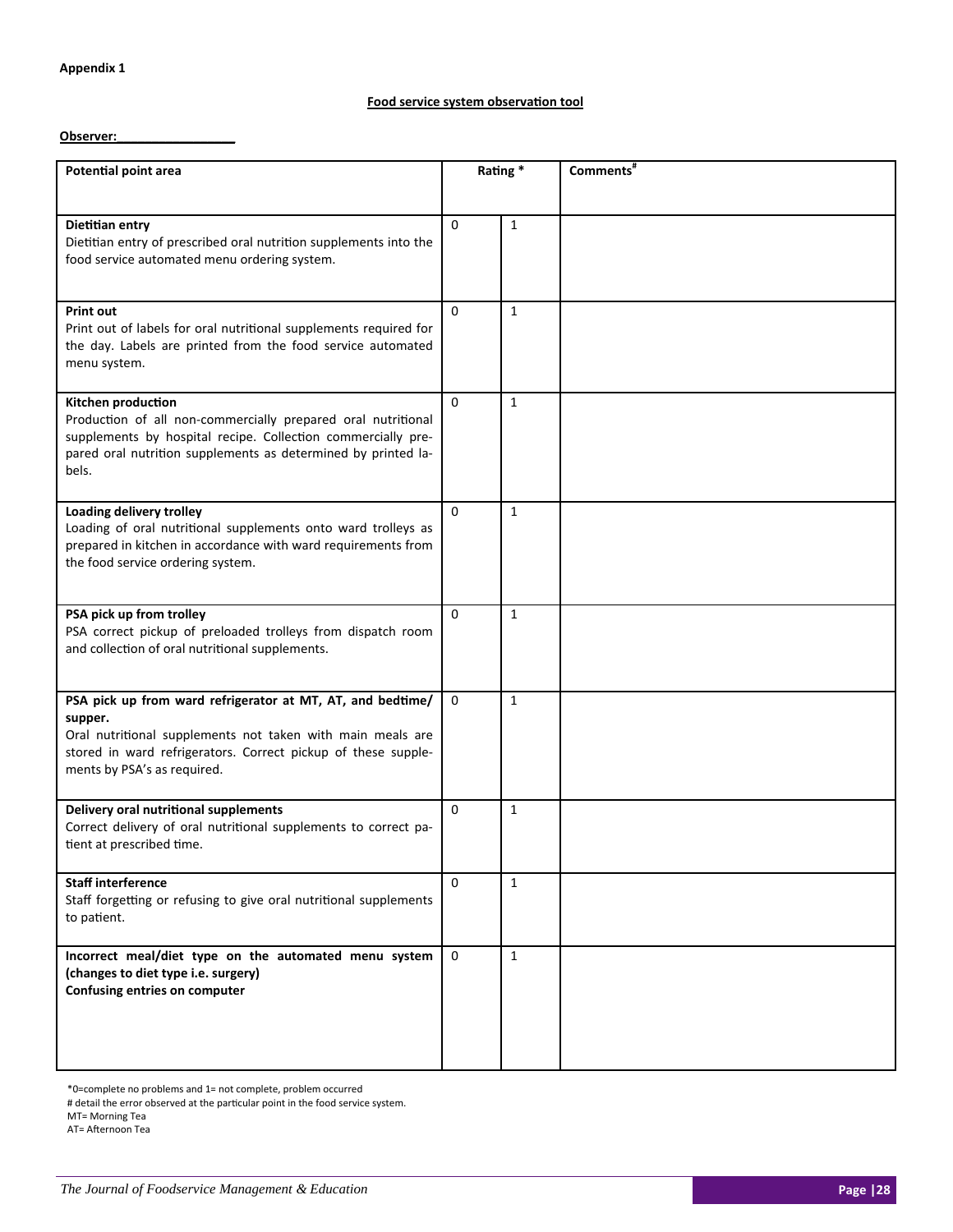## **Patient interview form**

## **Observer:\_\_\_\_\_\_\_\_\_\_\_\_\_\_\_\_\_**

|                | Did the patient receive the ONT?                                                                                                          |                                                                             |                                                                                                            |
|----------------|-------------------------------------------------------------------------------------------------------------------------------------------|-----------------------------------------------------------------------------|------------------------------------------------------------------------------------------------------------|
| <b>Yes (0)</b> |                                                                                                                                           |                                                                             | No (1)                                                                                                     |
|                | Did the patient accept the ONT                                                                                                            |                                                                             | Patient reasons for non-delivery                                                                           |
| <b>Yes (0)</b> |                                                                                                                                           | No (1)                                                                      | Asleep                                                                                                     |
|                | Was the ONT consumed?                                                                                                                     | Reasons for not accepting?                                                  | <b>Visitors</b>                                                                                            |
| <b>Yes (0)</b> | No(1)                                                                                                                                     | Nausea/ vomiting<br>(2.1)<br>(2.2)<br>Lack of appetite                      | Health professional consultation                                                                           |
|                | Reason for not consuming ONT<br>Nausea/ vomiting<br>(3.1)                                                                                 | (2.3)<br>Visitors<br>Health<br>(2.4)                                        | Off ward<br>Changed room                                                                                   |
|                | Lack of appetite<br>(3.2)                                                                                                                 | professional<br>consultation                                                | Fasting                                                                                                    |
|                | (3.3)<br>Visitors                                                                                                                         | Dislike ONS taste/ texture or tem-<br>perature                              | Unknown                                                                                                    |
|                | Health professional<br>(3.4)<br>consultation                                                                                              | Other                                                                       | Other                                                                                                      |
|                | (3.5)<br>Dislike oral<br>nutritional<br>supplement taste/<br>texture or<br>temperature<br>Difficulty<br>(3.6)<br>consuming<br>(swallowing | Had some left over from earlier<br>delivery<br>Not able to interview<br>(9) | Patients discharged<br>Patient still has ONS left from earlier delivery<br>Not able to<br>(9)<br>Interview |
|                | difficulties)<br>(3.7)<br>Difficulty feeding or<br>opening oral<br>nutritional therapy                                                    |                                                                             |                                                                                                            |
|                | (3.8)<br>Other                                                                                                                            |                                                                             |                                                                                                            |
|                | (3.9) Still had some left<br>from earlier delivery                                                                                        |                                                                             |                                                                                                            |
|                | Not able to interview<br>(9)                                                                                                              |                                                                             |                                                                                                            |
|                |                                                                                                                                           |                                                                             |                                                                                                            |
| Comments:      |                                                                                                                                           |                                                                             |                                                                                                            |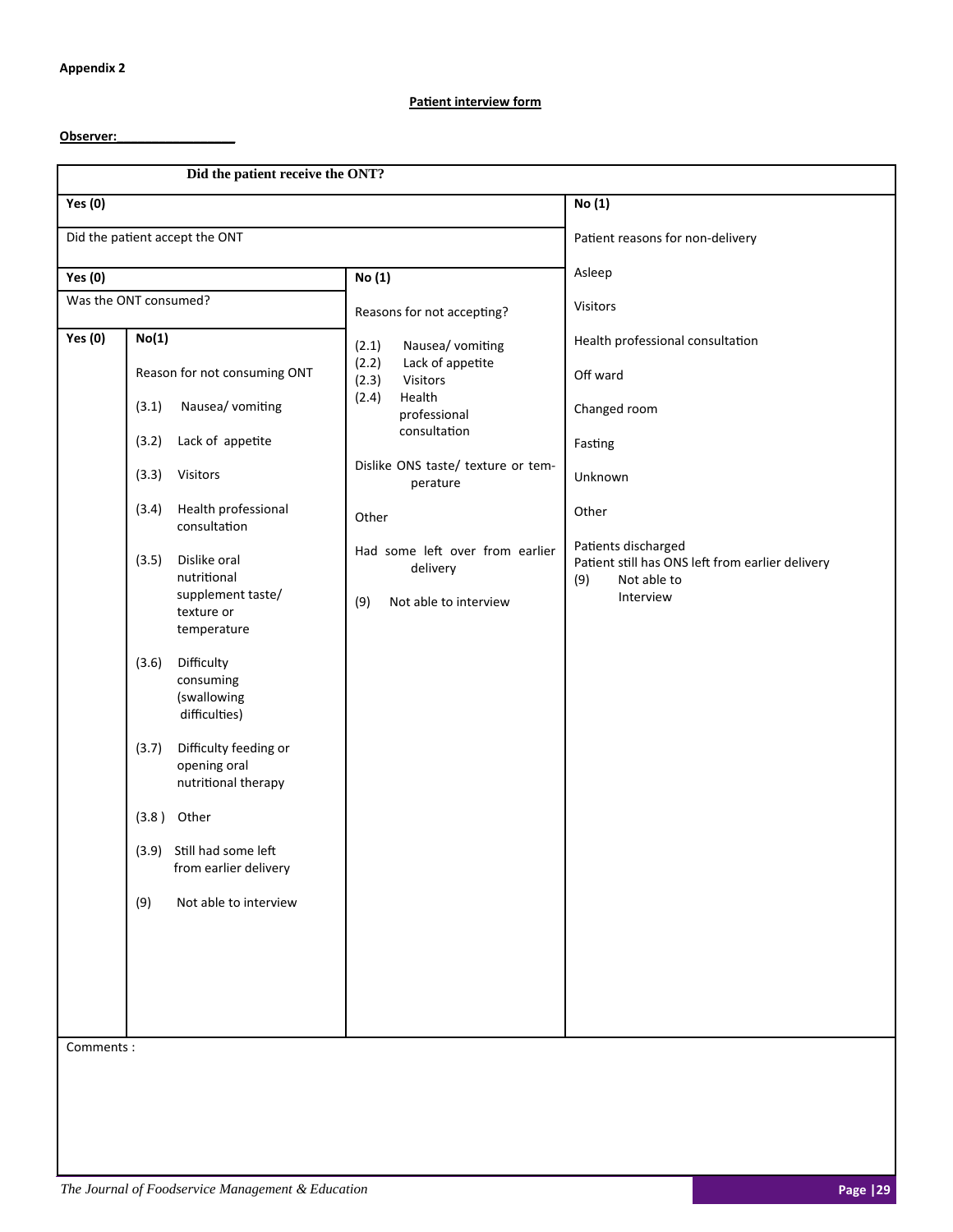## **Recording Sheet**

| Observer:                     |
|-------------------------------|
| Date:                         |
| Patient code/ Patient Number: |
| Ward:                         |

## **Interview/ObservaƟon**

| Number and type of Oral Nutritional Supplements (snacks and drinks) prescribed per meal/snack time                                                                                                                             |  |
|--------------------------------------------------------------------------------------------------------------------------------------------------------------------------------------------------------------------------------|--|
|                                                                                                                                                                                                                                |  |
|                                                                                                                                                                                                                                |  |
|                                                                                                                                                                                                                                |  |
| Afternoon Tea and the control of the control of the control of the control of the control of the control of the control of the control of the control of the control of the control of the control of the control of the contr |  |
| Dinner                                                                                                                                                                                                                         |  |
| Bedtime/Supper                                                                                                                                                                                                                 |  |

Code for reason non-delivery/acceptance/consumption of Oral Nutritional Supplement as per flow chart

| $\mathcal{P}$  |               |
|----------------|---------------|
| $\overline{3}$ |               |
| 4              |               |
| 5              |               |
| 6              |               |
| $\lambda = 1$  | $\sim$ $\sim$ |

\*Please write N/A in blank spaces if not prescribed two-three types of Oral Nutritional Therapies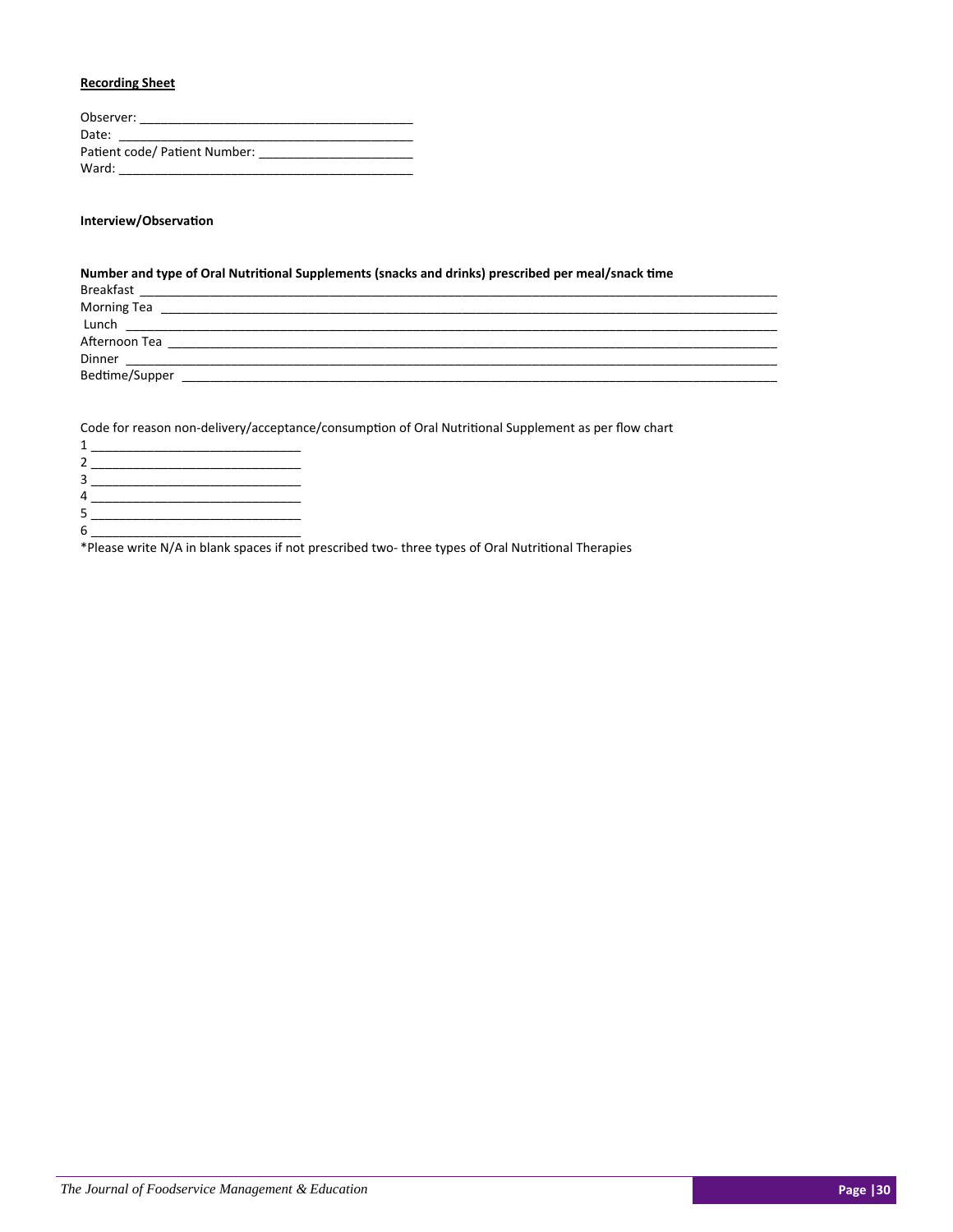## **Appendix 3**

## **ONT Wastage Record Chart**

| Observer:                     |
|-------------------------------|
| Date:                         |
| Patient code/ Patient Number: |
|                               |
| Ward:                         |

| Time | Prescribed ONT                  | Amount Consumed |                                        |                                                            |                                                            |                                  | Comments   |  |  |
|------|---------------------------------|-----------------|----------------------------------------|------------------------------------------------------------|------------------------------------------------------------|----------------------------------|------------|--|--|
|      | <b>Breakfast</b>                |                 |                                        |                                                            |                                                            |                                  |            |  |  |
|      | <b>Oral Nutritional Therapy</b> | N/P             | $0 - \frac{1}{4}$                      | $\frac{1}{4} - \frac{1}{2}$                                | $\frac{1}{2} - \frac{3}{4}$                                | ¾ - almost all                   | All        |  |  |
|      | <b>Morning Tea</b>              |                 |                                        |                                                            |                                                            |                                  |            |  |  |
|      | <b>Oral Nutritional Therapy</b> | N/P             | $0 - \frac{1}{4}$                      | $\frac{1}{4} - \frac{1}{2}$                                | $\frac{1}{2} - \frac{3}{4}$                                | ¾ - almost all                   | all        |  |  |
|      |                                 | N/P             | $0 - \frac{1}{4}$                      | $\frac{1}{4} - \frac{1}{2}$                                | $\frac{1}{2} - \frac{3}{4}$                                | 3⁄4 - almost all                 | all        |  |  |
|      | Lunch                           |                 |                                        |                                                            |                                                            |                                  |            |  |  |
|      | Oral Nutritional Therapy        | N/P             | $0 - \frac{1}{4}$                      | $\frac{1}{4} - \frac{1}{2}$                                | $\frac{1}{2} - \frac{3}{4}$                                | ¾ - almost all                   | All        |  |  |
|      | Afternoon Tea                   |                 |                                        |                                                            |                                                            |                                  |            |  |  |
|      | Oral Nutritional Therapy        | N/P             | $0 - \frac{1}{4}$                      | $\frac{1}{4} - \frac{1}{2}$                                | $\frac{1}{2} - \frac{3}{4}$                                | 3⁄4 - almost all                 | all        |  |  |
|      |                                 | N/P             | $0 - \frac{1}{4}$                      | $\frac{1}{4} - \frac{1}{2}$                                | $\frac{1}{2} - \frac{3}{4}$                                | 3⁄4 -almost all                  | all        |  |  |
|      | <b>Dinner</b>                   |                 |                                        |                                                            |                                                            |                                  |            |  |  |
|      | Oral Nutritional Therapy        | N/P             | $0 - \frac{1}{4}$                      | $\frac{1}{4} - \frac{1}{2}$                                | $\frac{1}{2} - \frac{3}{4}$                                | ¾ - almost all                   | all        |  |  |
|      | Bedtime/ supper                 |                 |                                        |                                                            |                                                            |                                  |            |  |  |
|      | <b>Oral Nutritional Therapy</b> | N/P<br>N/P      | $0 - \frac{1}{4}$<br>$0 - \frac{1}{4}$ | $\frac{1}{4} - \frac{1}{2}$<br>$\frac{1}{4} - \frac{1}{2}$ | $\frac{1}{2} - \frac{3}{4}$<br>$\frac{1}{2} - \frac{3}{4}$ | ¾ - almost all<br>¾ - almost all | all<br>all |  |  |
|      |                                 |                 |                                        |                                                            |                                                            |                                  |            |  |  |

\*N/P ‐ not prescribed